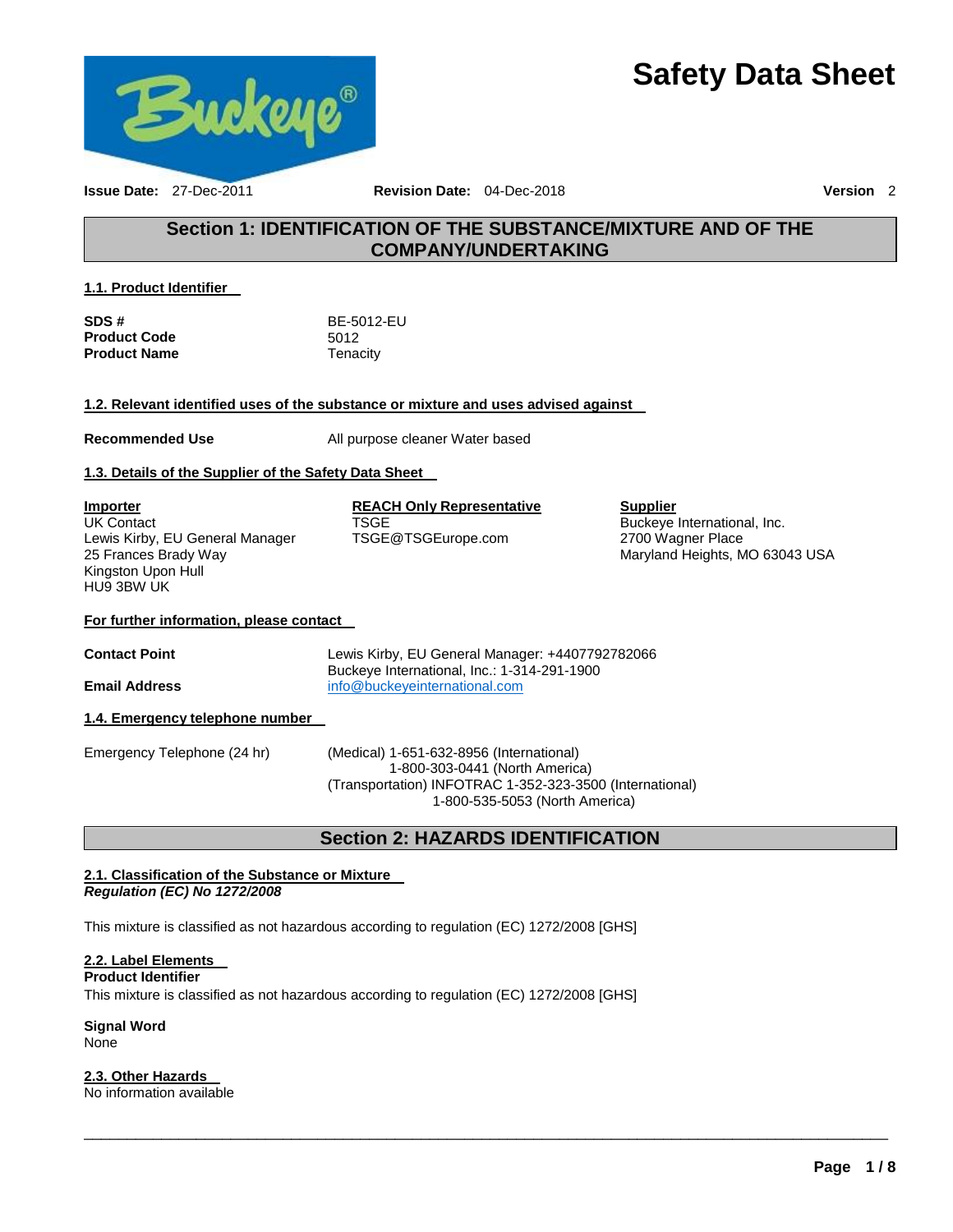### \_\_\_\_\_\_\_\_\_\_\_\_\_\_\_\_\_\_\_\_\_\_\_\_\_\_\_\_\_\_\_\_\_\_\_\_\_\_\_\_\_\_\_\_\_\_\_\_\_\_\_\_\_\_\_\_\_\_\_\_\_\_\_\_\_\_\_\_\_\_\_\_\_\_\_\_\_\_\_\_\_\_\_\_\_\_\_\_\_\_\_\_\_ **Section 3: COMPOSITION/INFORMATION ON INGREDIENTS**

### **3.2 MIXTURES**

#### **Chemical nature**

This product does not contain any components which are considered to be hazardous or have established work place exposure limits.

#### **Full text of H- and EUH-phrases: see section 16**

This product does not contain candidate substances of very high concern at a concentration >=0.1% (Regulation (EC) No. 1907/2006 (REACH), Article 59)

### **Section 4: FIRST AID MEASURES**

#### **4.1. Description of First Aid Measures**

| <b>Section 5: FIREFIGHTING MEASURES</b>                                         |                                                                                                                                                        |  |  |  |
|---------------------------------------------------------------------------------|--------------------------------------------------------------------------------------------------------------------------------------------------------|--|--|--|
| <b>Notes to Physician</b>                                                       | Treat symptomatically.                                                                                                                                 |  |  |  |
| 4.3. Indication of any Immediate Medical Attention and Special Treatment Needed |                                                                                                                                                        |  |  |  |
| Symptoms                                                                        | Contact will cause irritation and redness to exposed areas. Can cause defatting of skin<br>tissue.                                                     |  |  |  |
| 4.2. Most Important Symptoms and Effects, Both Acute and Delayed                |                                                                                                                                                        |  |  |  |
| Ingestion                                                                       | Drink 2-3 large glasses of water. Do NOT induce vomiting. Call a doctor. Never give<br>anything by mouth to an unconscious person.                     |  |  |  |
| Inhalation                                                                      | Remove to fresh air.                                                                                                                                   |  |  |  |
| <b>Skin Contact</b>                                                             | Wash off immediately with plenty of water for at least 15 minutes. If skin irritation persists,<br>call a doctor.                                      |  |  |  |
| <b>Eye Contact</b>                                                              | Rinse immediately with plenty of water, also under the eyelids, for at least 15 minutes. If<br>irritation develops or persists seek medical attention. |  |  |  |

### **5.1. Extinguishing Media**

#### **Suitable Extinguishing Media**

Use extinguishing measures that are appropriate to local circumstances and the surrounding environment.

#### **Unsuitable Extinguishing Media**

Not determined.

### **5.2. Special Hazards Arising from the Substance or Mixture**

Combustion products may be toxic.

#### Hazardous combustion products Carbon oxides. Nitrogen oxides (NOx).

#### **5.3. Advice for Firefighters**

Wear self-contained breathing apparatus and protective suit. Use personal protective equipment as required.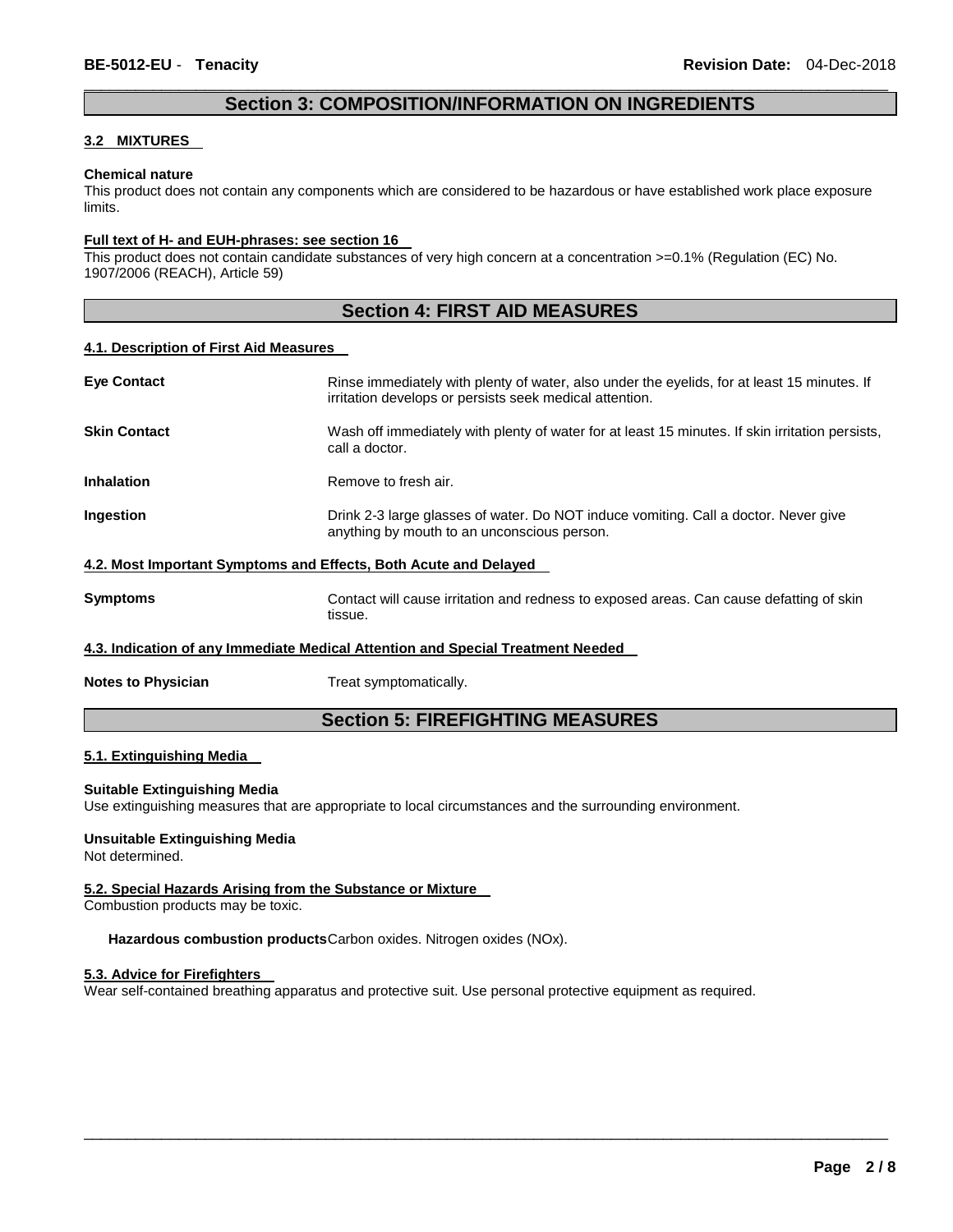### \_\_\_\_\_\_\_\_\_\_\_\_\_\_\_\_\_\_\_\_\_\_\_\_\_\_\_\_\_\_\_\_\_\_\_\_\_\_\_\_\_\_\_\_\_\_\_\_\_\_\_\_\_\_\_\_\_\_\_\_\_\_\_\_\_\_\_\_\_\_\_\_\_\_\_\_\_\_\_\_\_\_\_\_\_\_\_\_\_\_\_\_\_ **Section 6: ACCIDENTAL RELEASE MEASURES**

#### **6.1. Personal Precautions, Protective Equipment and Emergency Procedures**

#### **Personal Precautions**

Use personal protective equipment as required.

#### **For Emergency Responders**

Use personal protection recommended in Section 8.

#### **6.2. Environmental Precautions**

Prevent from entering into soil, ditches, sewers, waterways and/or groundwater. See Section 12, Ecological Information.

#### **6.3. Methods and Material for Containment and Cleaning Up**

**Methods for Containment** Prevent further leakage or spillage if safe to do so.

**Methods for Clean-Up** Pick up with mop, wet/dry vac, or absorbent material. Rinse area with clear water and allow floor to dry before allowing traffic.

#### **6.4. Reference to Other Sections**

See Section 13: DISPOSAL CONSIDERATIONS.

### **Section 7: HANDLING AND STORAGE**

#### **7.1. Precautions for Safe Handling**

#### **Advice on Safe Handling**

Keep out of the reach of children.

#### **General Hygiene Considerations**

Handle in accordance with good industrial hygiene and safety practice. Wash hands thoroughly after handling.

### **7.2. Conditions for Safe Storage, Including any Incompatibilities**

#### **Storage Conditions**

Keep containers tightly closed in a dry, cool and well-ventilated place. Store at room temperature.

#### **7.3. Specific End Use(s)**

### **Specific Use(s)**

All purpose cleaner. Water based.

#### **Risk Management Methods (RMM)**

The information required is contained in this Safety Data Sheet.

### **Section 8: EXPOSURE CONTROLS/PERSONAL PROTECTION**

### **8.1. Control Parameters**

**Exposure Limits** This product, as supplied, does not contain any hazardous materials with occupational exposure limits established by the region specific regulatory bodies. **8.2. Exposure Controls Engineering Controls** Apply technical measures to comply with the occupational exposure limits.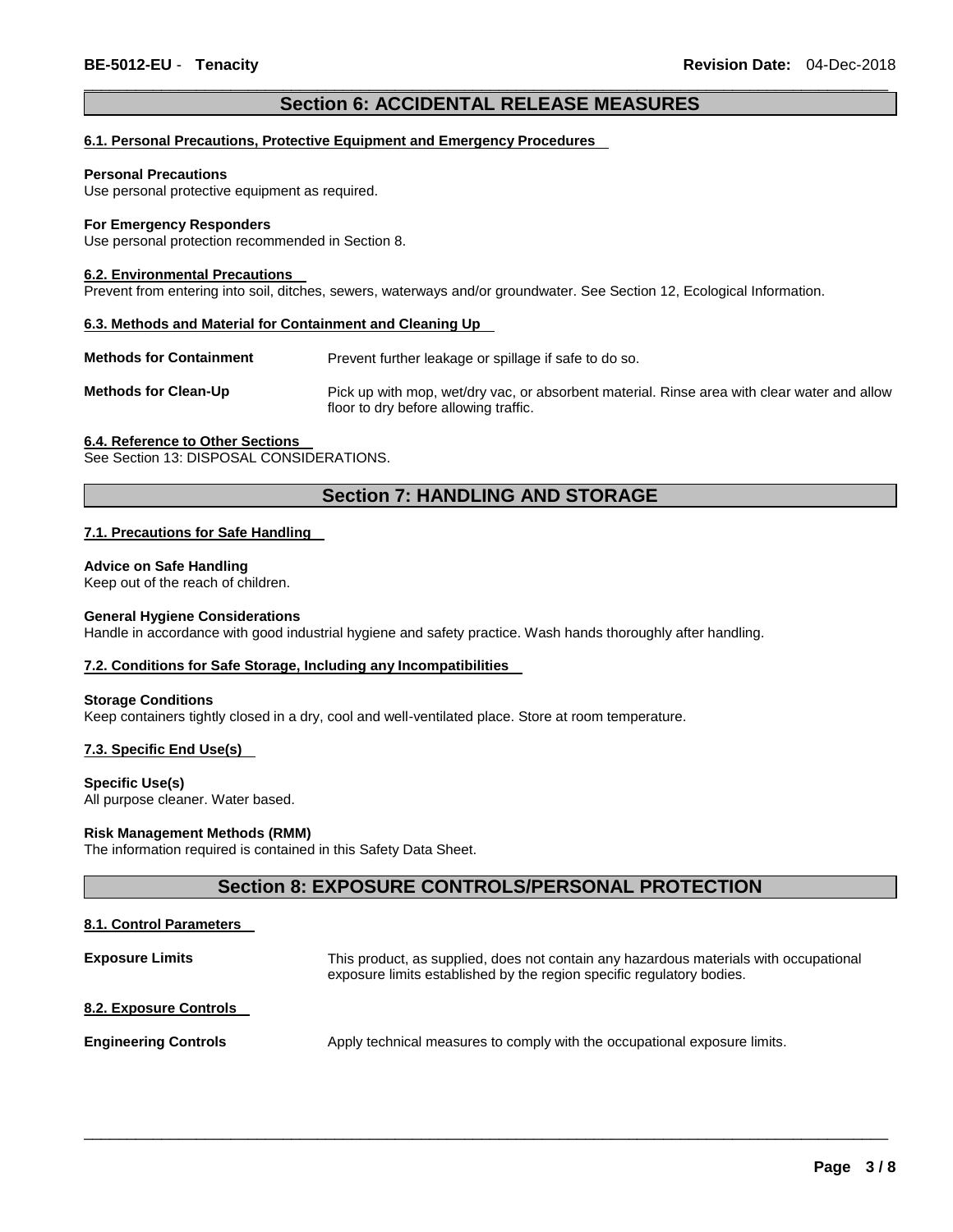### **Personal Protective Equipment**  Hand Protection **Rubber gloves**. **Skin and Body Protection** Suitable protective clothing.

Splash goggles or safety glasses. **Respiratory Protection** Ensure adequate ventilation, especially in confined areas.

\_\_\_\_\_\_\_\_\_\_\_\_\_\_\_\_\_\_\_\_\_\_\_\_\_\_\_\_\_\_\_\_\_\_\_\_\_\_\_\_\_\_\_\_\_\_\_\_\_\_\_\_\_\_\_\_\_\_\_\_\_\_\_\_\_\_\_\_\_\_\_\_\_\_\_\_\_\_\_\_\_\_\_\_\_\_\_\_\_\_\_\_\_

## **Section 9: PHYSICAL AND CHEMICAL PROPERTIES**

| 9.1. Information on Basic Physical and Chemical Properties |                                |                        |                         |
|------------------------------------------------------------|--------------------------------|------------------------|-------------------------|
| <b>Physical state</b>                                      | Liquid                         |                        |                         |
| Appearance                                                 | Yellow/orange liquid           | Odour                  | Mild No fragrance added |
| Colour                                                     | Yellow-orange                  | <b>Odour Threshold</b> | Not determined          |
| <b>Property</b>                                            | <b>Values</b>                  | Remarks • Method       |                         |
| pH                                                         | $11.2 \pm 0.2$ (conc)          |                        |                         |
|                                                            | $10.5 \pm 0.2$ (1:32 dilution) |                        |                         |
| Melting point / freezing point                             | Not determined                 |                        |                         |
| Boiling point / boiling range                              | 100 °C / 212 °F                |                        |                         |
| <b>Flash point</b>                                         | None                           |                        |                         |
| <b>Evaporation Rate</b>                                    | 1.0                            | $(n-BuAc=1)$           |                         |
| <b>Flammability (Solid, Gas)</b>                           | Liquid-Not applicable          |                        |                         |
| <b>Flammability Limit in Air</b>                           |                                |                        |                         |
| Upper flammability or explosive<br><b>limits</b>           | Not applicable                 |                        |                         |
| Lower flammability or explosive<br>limits                  | Not applicable                 |                        |                         |
| <b>Vapour Pressure</b>                                     | Not determined                 |                        |                         |
| <b>Vapour Density</b>                                      | Not determined                 |                        |                         |
| <b>Relative Density</b>                                    | 1.037                          |                        |                         |
| <b>Water Solubility</b>                                    | <b>Mostly Soluble</b>          |                        |                         |
| Solubility(ies)                                            | Not determined                 |                        |                         |
| <b>Partition Coefficient</b>                               | Not determined                 |                        |                         |
| <b>Autoignition temperature</b>                            | Not determined                 |                        |                         |
| <b>Decomposition temperature</b>                           | Not determined                 |                        |                         |
| <b>Kinematic viscosity</b>                                 | Not determined                 |                        |                         |
| <b>Dynamic Viscosity</b>                                   | Not determined                 |                        |                         |
| <b>Explosive Properties</b>                                | Not determined                 |                        |                         |
| <b>Oxidising Properties</b>                                | Not determined                 |                        |                         |

## **Section 10: STABILITY AND REACTIVITY**

\_\_\_\_\_\_\_\_\_\_\_\_\_\_\_\_\_\_\_\_\_\_\_\_\_\_\_\_\_\_\_\_\_\_\_\_\_\_\_\_\_\_\_\_\_\_\_\_\_\_\_\_\_\_\_\_\_\_\_\_\_\_\_\_\_\_\_\_\_\_\_\_\_\_\_\_\_\_\_\_\_\_\_\_\_\_\_\_\_\_\_\_\_

### **10.1. Reactivity**

Not reactive under normal conditions.

### **10.2. Chemical stability**

Stable under normal conditions.

### **10.3. Possibility of Hazardous Reactions**

### **Hazardous Polymerisation**

Hazardous polymerisation does not occur.

### **Possibility of Hazardous Reactions**

None under normal processing.

### **10.4. Conditions to Avoid**

See Sec. 7 Handling & Storage.

### **10.5. Incompatible Materials**

Chlorine bleach.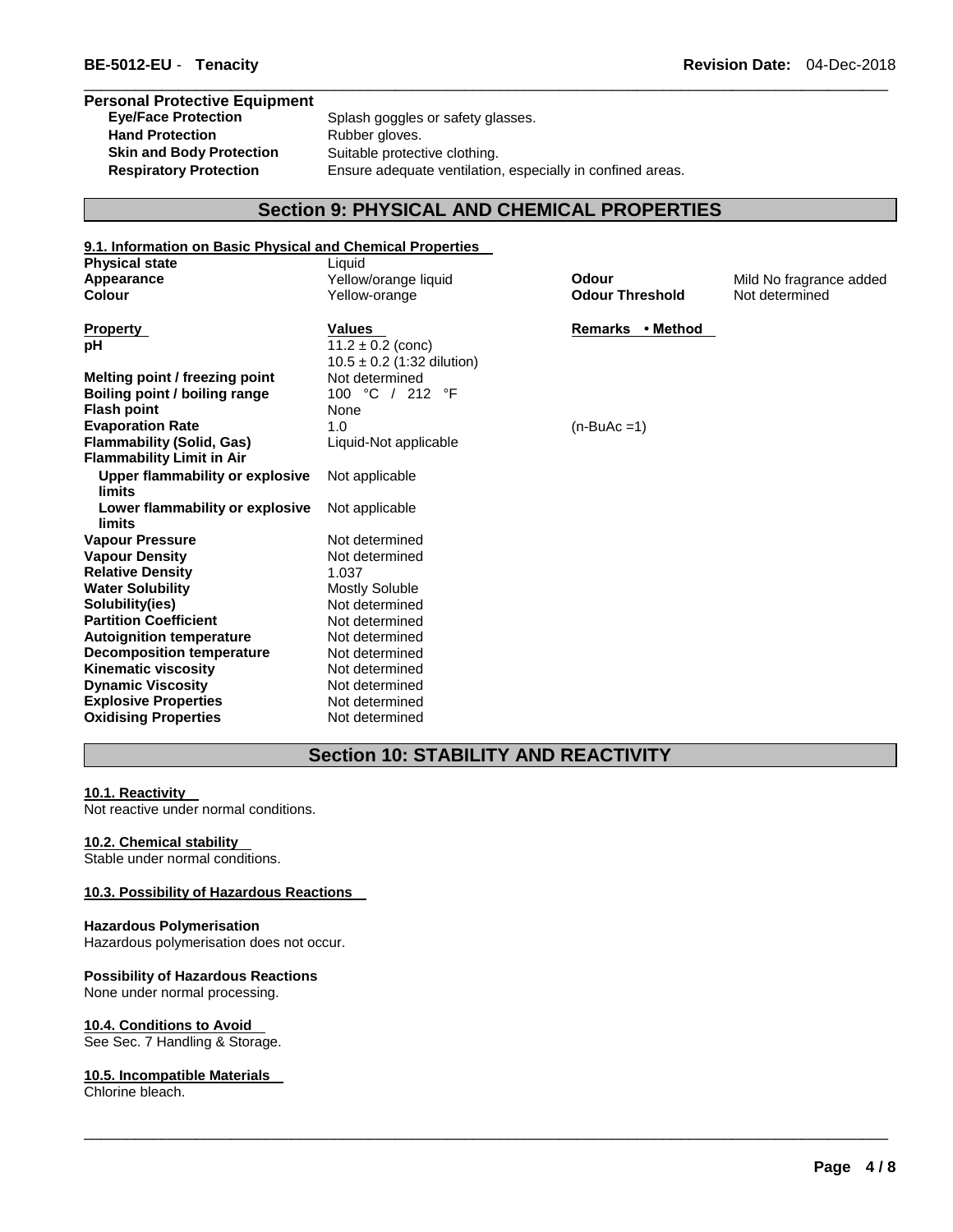#### **10.6. Hazardous Decomposition Products**

Thermal decomposition may produce oxides of carbon and nitrogen.

### **Section 11: TOXICOLOGICAL INFORMATION**

\_\_\_\_\_\_\_\_\_\_\_\_\_\_\_\_\_\_\_\_\_\_\_\_\_\_\_\_\_\_\_\_\_\_\_\_\_\_\_\_\_\_\_\_\_\_\_\_\_\_\_\_\_\_\_\_\_\_\_\_\_\_\_\_\_\_\_\_\_\_\_\_\_\_\_\_\_\_\_\_\_\_\_\_\_\_\_\_\_\_\_\_\_

### **11.1. Information on Toxicological Effects**

**Acute toxicity** 

.

**Product Information**

| <b>Inhalation</b>   | Do not inhale.           |
|---------------------|--------------------------|
| <b>Eye Contact</b>  | Avoid contact with eyes. |
| <b>Skin Contact</b> | Avoid contact with skin. |
| Ingestion           | Do not ingest.           |

**The following values are calculated based on chapter 3.1 of the GHS document** 

**ATEmix (oral)** 26,316.00 mg/kg

### **Unknown Acute Toxicity**

13.47 % of the mixture consists of ingredient(s) of unknown toxicity.

9.67 % of the mixture consists of ingredient(s) of unknown acute oral toxicity.

13.47 % of the mixture consists of ingredient(s) of unknown acute dermal toxicity.

13.47 % of the mixture consists of ingredient(s) of unknown acute inhalation toxicity (gas).

13.47 % of the mixture consists of ingredient(s) of unknown acute inhalation toxicity (vapour).

13.47 % of the mixture consists of ingredient(s) of unknown acute inhalation toxicity (dust/mist).

### **Component Information**

| <b>Chemical name</b>              | Oral LD50              | Dermal LD50 | <b>Inhalation LC50</b> |
|-----------------------------------|------------------------|-------------|------------------------|
| Sodium xylenesulfonate            | $= 1000$ mg/kg<br>Rat) |             |                        |
| <b>Skin corrosion/irritation</b>  | Not classified.        |             |                        |
| Serious eye damage/eye irritation | Not classified.        |             |                        |
| <b>Sensitisation</b>              | Not classified.        |             |                        |
| <b>Germ cell mutagenicity</b>     | Not classified.        |             |                        |
| Carcinogenicity                   | Not classified.        |             |                        |
| <b>Reproductive toxicity</b>      | Not classified.        |             |                        |
| <b>STOT - single exposure</b>     | Not classified.        |             |                        |
| <b>STOT - repeated exposure</b>   | Not classified.        |             |                        |
| <b>Aspiration hazard</b>          | Not classified.        |             |                        |
|                                   |                        |             |                        |

## **Section 12: ECOLOGICAL INFORMATION**

### **12.1. Toxicity**

The product is not classified as environmentally hazardous. However, this does not exclude the possibility that large or frequent spills can have a harmful or damaging effect on the environment.

\_\_\_\_\_\_\_\_\_\_\_\_\_\_\_\_\_\_\_\_\_\_\_\_\_\_\_\_\_\_\_\_\_\_\_\_\_\_\_\_\_\_\_\_\_\_\_\_\_\_\_\_\_\_\_\_\_\_\_\_\_\_\_\_\_\_\_\_\_\_\_\_\_\_\_\_\_\_\_\_\_\_\_\_\_\_\_\_\_\_\_\_\_

#### **12.2. Persistence and Degradability**

Not determined.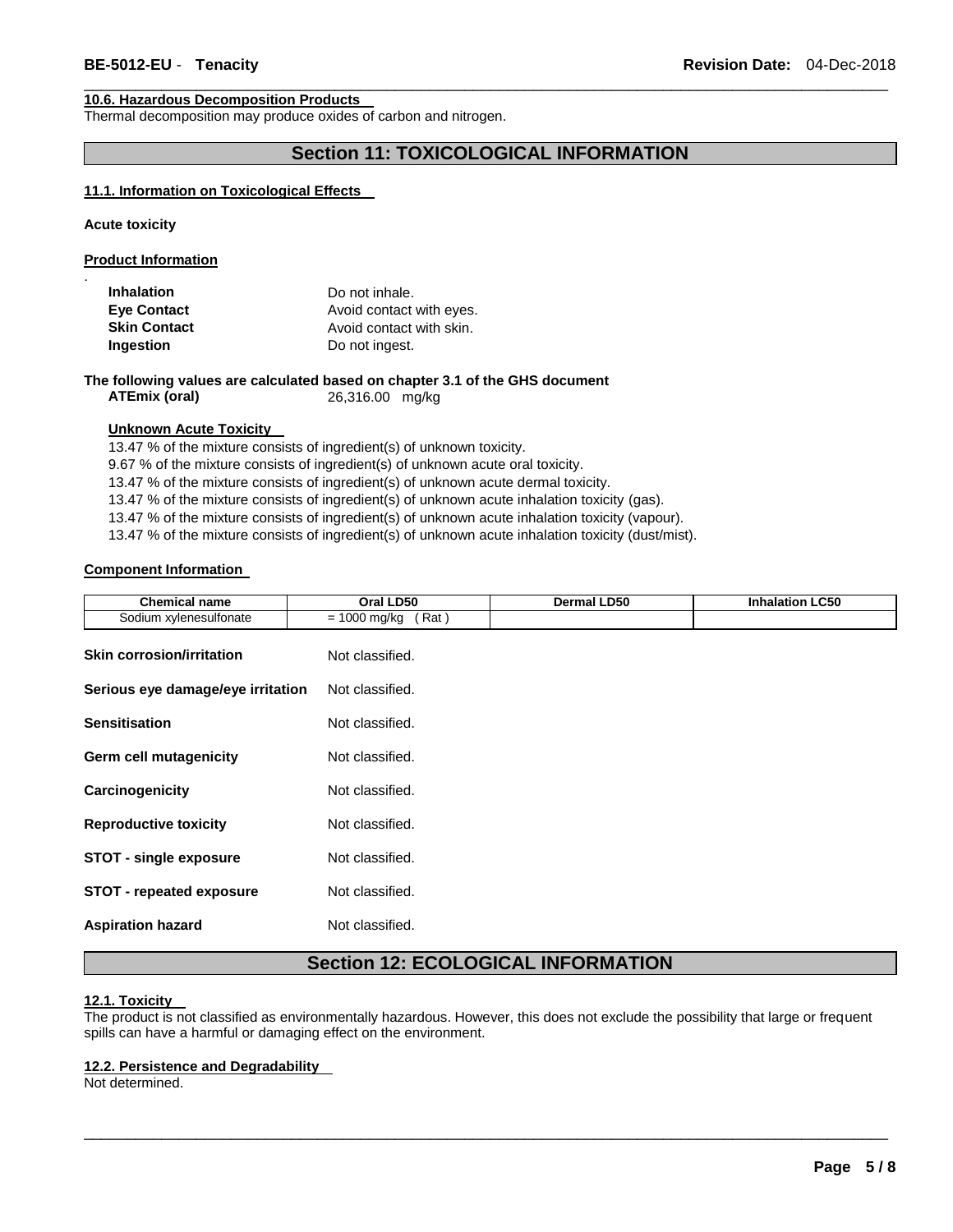### **12.3. Bioaccumulative Potential**

There is no data for this product.

#### **12.4. Mobility in Soil**

### **Mobility**

Not determined.

### **12.5. Results of PBT and vPvB Assessment**

Not determined.

### **12.6. Other Adverse Effects**

Not determined.

### **Section 13: DISPOSAL CONSIDERATIONS**

\_\_\_\_\_\_\_\_\_\_\_\_\_\_\_\_\_\_\_\_\_\_\_\_\_\_\_\_\_\_\_\_\_\_\_\_\_\_\_\_\_\_\_\_\_\_\_\_\_\_\_\_\_\_\_\_\_\_\_\_\_\_\_\_\_\_\_\_\_\_\_\_\_\_\_\_\_\_\_\_\_\_\_\_\_\_\_\_\_\_\_\_\_

#### **13.1. Waste Treatment Methods**

| Waste from residues/unused_ | Disposal should be in accordance with applicable regional, national and local laws and |  |  |  |
|-----------------------------|----------------------------------------------------------------------------------------|--|--|--|
| products                    | regulations.                                                                           |  |  |  |
| Contaminated Packaging      | Improper disposal or reuse of this container may be dangerous and illegal.             |  |  |  |

### **Section 14: TRANSPORT INFORMATION**

| <b>IMDG</b><br>14.2 Proper Shipping Name | Not regulated |
|------------------------------------------|---------------|
| <b>RID</b><br>14.2 Proper Shipping Name  | Not regulated |
| <b>ADR</b><br>14.2 Proper Shipping Name  | Not regulated |
| <b>IATA</b><br>14.2 Proper Shipping Name | Not regulated |

### **Section 15: REGULATORY INFORMATION**

### **15.1. Safety, Health and Environmental Regulations/Legislation Specific for the Substance or Mixture**

### **European Union**

Take note of Directive 98/24/EC on the protection of the health and safety of workers from the risks related to chemical agents at work **.** 

### **Authorisations and/or restrictions on use:**

This product does not contain substances subject to authorisation (Regulation (EC) No. 1907/2006 (REACH), Annex XIV) This product does not contain substances subject to restriction (Regulation (EC) No. 1907/2006 (REACH), Annex XVII)

\_\_\_\_\_\_\_\_\_\_\_\_\_\_\_\_\_\_\_\_\_\_\_\_\_\_\_\_\_\_\_\_\_\_\_\_\_\_\_\_\_\_\_\_\_\_\_\_\_\_\_\_\_\_\_\_\_\_\_\_\_\_\_\_\_\_\_\_\_\_\_\_\_\_\_\_\_\_\_\_\_\_\_\_\_\_\_\_\_\_\_\_\_

### **Persistent Organic Pollutants**

Not applicable

### **Ozone-depleting substances (ODS) regulation (EC) 1005/2009**

Not applicable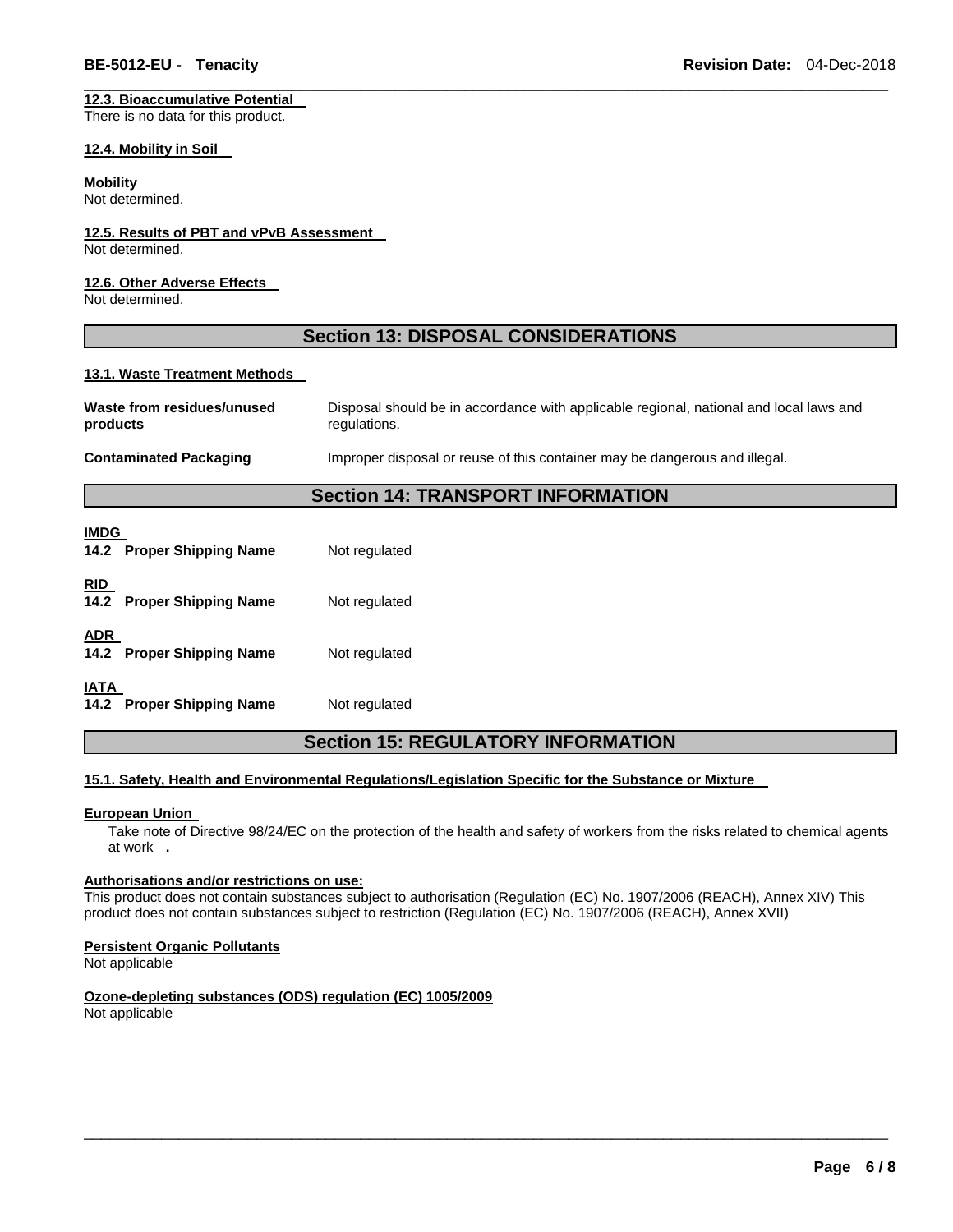### **International Inventories**

| Component                                                                      | <b>TSCA</b> | <b>DSL/NDSL</b> | EINECS/ELIN | <b>PICCS</b> | <b>ENCS</b> | <b>IECSC</b> | <b>AICS</b> | <b>KECL</b> |
|--------------------------------------------------------------------------------|-------------|-----------------|-------------|--------------|-------------|--------------|-------------|-------------|
|                                                                                |             |                 | <b>CS</b>   |              |             |              |             |             |
| $Poly($ oxy-1,2-<br>ethanediyl), a-undecyl-<br>w-hydroxy-<br>34398-01-1 (1-10) | X           | X               | X           | X            |             | X            | X           | X           |
| Sodium<br>xylenesulfonate<br>$1300 - 72 - 7$ (<5)                              | X           | X               | X           | X            | X           | X            | X           | X           |
| Sodium Citrate<br>$6132 - 04 - 3 (< 5)$                                        | X           |                 |             | X            |             | X            | X           |             |
| Sodium gluconate<br>$527-07-1$ (<5)                                            | X           | X               | X           | X            | X           | X            | X           | X           |
| Alkylpolyglycoside C8-<br>10<br>$68515 - 73 - 1$ (<1)                          | X           | X               | X           | X            | X           | X            | X           | X           |
| Alkylpolyglycoside<br>C <sub>10</sub> -16<br>$110615 - 47 - 9$ (<1)            | X           | X               |             | X            | X           | X            | X           | X           |

\_\_\_\_\_\_\_\_\_\_\_\_\_\_\_\_\_\_\_\_\_\_\_\_\_\_\_\_\_\_\_\_\_\_\_\_\_\_\_\_\_\_\_\_\_\_\_\_\_\_\_\_\_\_\_\_\_\_\_\_\_\_\_\_\_\_\_\_\_\_\_\_\_\_\_\_\_\_\_\_\_\_\_\_\_\_\_\_\_\_\_\_\_

#### **Legend**

**TSCA** - United States Toxic Substances Control Act Section 8(b) Inventory

**EINECS/ELINCS** - European Inventory of Existing Chemical Substances/European List of Notified Chemical Substances

**DSL/NDSL** - Canadian Domestic Substances List/Non-Domestic Substances List

**PICCS** - Philippines Inventory of Chemicals and Chemical Substances

**ENCS** - Japan Existing and New Chemical Substances

**IECSC** - China Inventory of Existing Chemical Substances

**AICS** - Australian Inventory of Chemical Substances

**KECL** - Korean Existing and Evaluated Chemical Substances

### **15.2. Chemical Safety Assessment**

No Chemical Safety Assessment has been carried out for this substance/mixture by the supplier.

### **Section 16: OTHER INFORMATION**

### **Full text of H-Statements referred to under section 3**

Not applicable

#### **Legend**

SVHC: Substances of Very High Concern for Authorisation:

| Legend                                                | <b>Section 8: EXPOSURE CONTROLS/PERSONAL PROTECTION</b> |                             |         |                                  |
|-------------------------------------------------------|---------------------------------------------------------|-----------------------------|---------|----------------------------------|
| TWA                                                   |                                                         | TWA (time-weighted average) |         | STEL (Short Term Exposure Limit) |
| Ceiling                                               | Maximum limit value                                     |                             | $\star$ | Skin designation                 |
| <b>Classification Procedure</b><br>Calculation method |                                                         |                             |         |                                  |
| <b>Issue Date:</b>                                    |                                                         | 27-Dec-2011                 |         |                                  |
| <b>Revision Date:</b>                                 |                                                         | 04-Dec-2018                 |         |                                  |
| <b>Revision Note:</b>                                 |                                                         | Regulatory update.          |         |                                  |

**This material safety data sheet complies with the requirements of Regulation (EC) No. 1907/2006, as amended by Commission Regulation (EU) 2015/830**